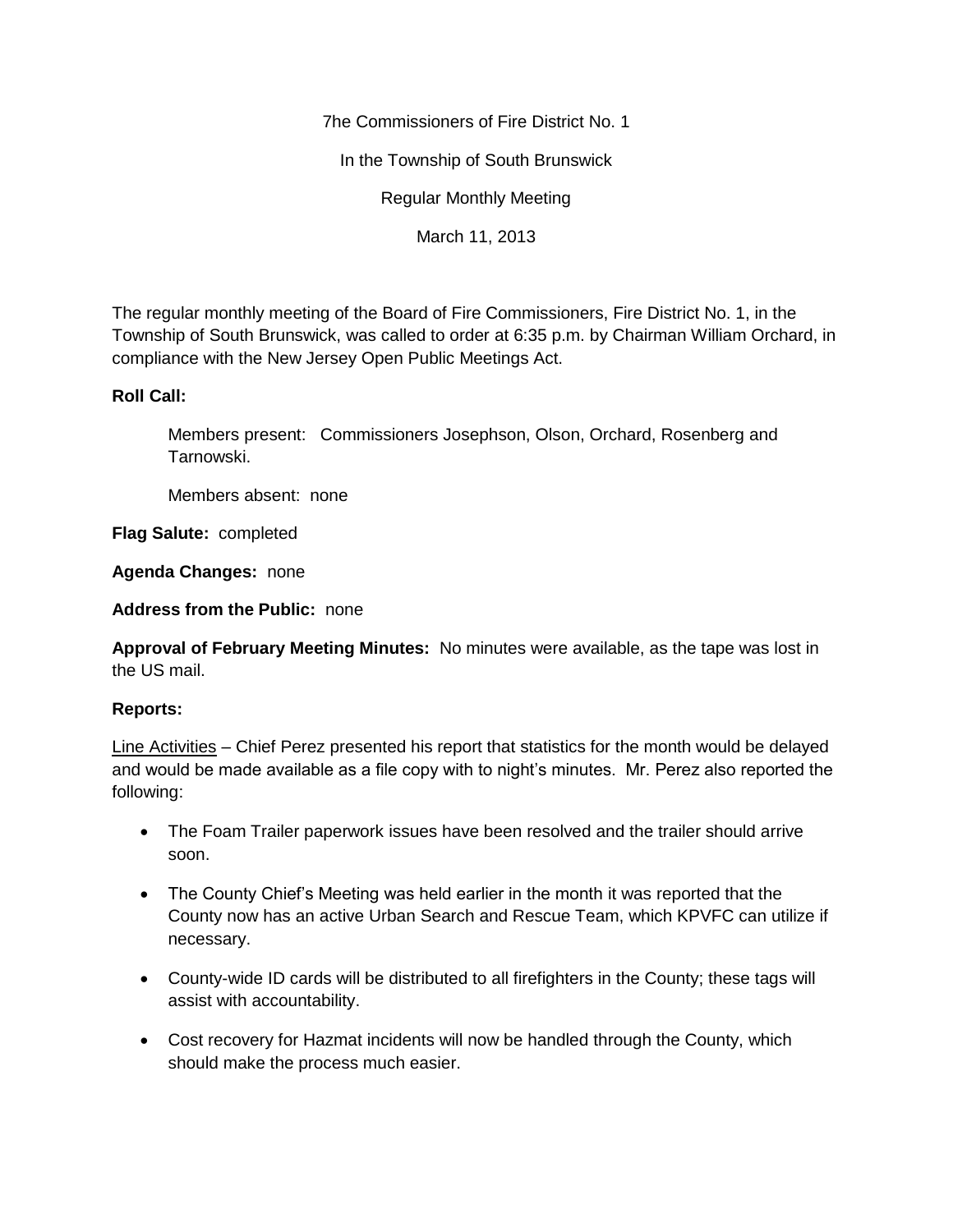President – Mr. Corris reported that two applications have been received from two junior members and one probationary member was read in. Membership recruitment signs will be put up once the weather improves.

Treasurer's Report and Voucher List – Mr. Rosenberg reported that there are no major issues that came out of the Audit conducted last week. There will be a meeting to discuss the findings. As there was no further discussion on the Voucher List, Mr. Tarnowski made a motion to accept the List as presented and Mr. Olson seconded it. A vote was taken and passed.

Secretary's Report – Mr. Olson reported that the Budget Election was held and both Commissioners Josephson and Tarnowski were re-elected, in addition, the budget was passed. Mr. Rosenberg suggested that the ballot for next year be put up on the website, so voters can review the ballot before actually casting their votes.

Fire Coordinator's Report – Mr. Perez reported the following:

- 1. The financial audit was more intense this year, due to issues going on in the surrounding area. As stated before, no major issues were discovered.
- 2. The Fire Marshall is investigating new vendors for the Fire Reporting System as asked Mr. Perez for his input, as a user. The cost will be borne by Fire Prevention.
- 3. A bar-coding system will be investigated to make the inventory process easier. Mr. Perez noted trying to get the inventory completed accurately for the Audit, was difficult.
- 4. LOSAP results have been posted.
- 5. The Fire Company Website has been redesigned and looks very good.
- 6. The District's Website is up-to-date with the Election and Budget results, as well as term lengths for the re-elected Commissioners. Note: As previously stated, February minutes were not available.
- 7. Engine 221 had head-set system repairs and the Rescue Truck will need one of the power windows repaired, which will be under warranty. Also, the Pickup Truck needed some transmission parts replaced.
- 8. As previously reported, one new member joined the Company.
- 9. Mr. Perez will be on vacation 3/25-28.

Chairman – Mr. Orchard stated that he would miss the April  $8<sup>th</sup>$  meeting, due to surgery. Mr. Josephson will conduct the meeting.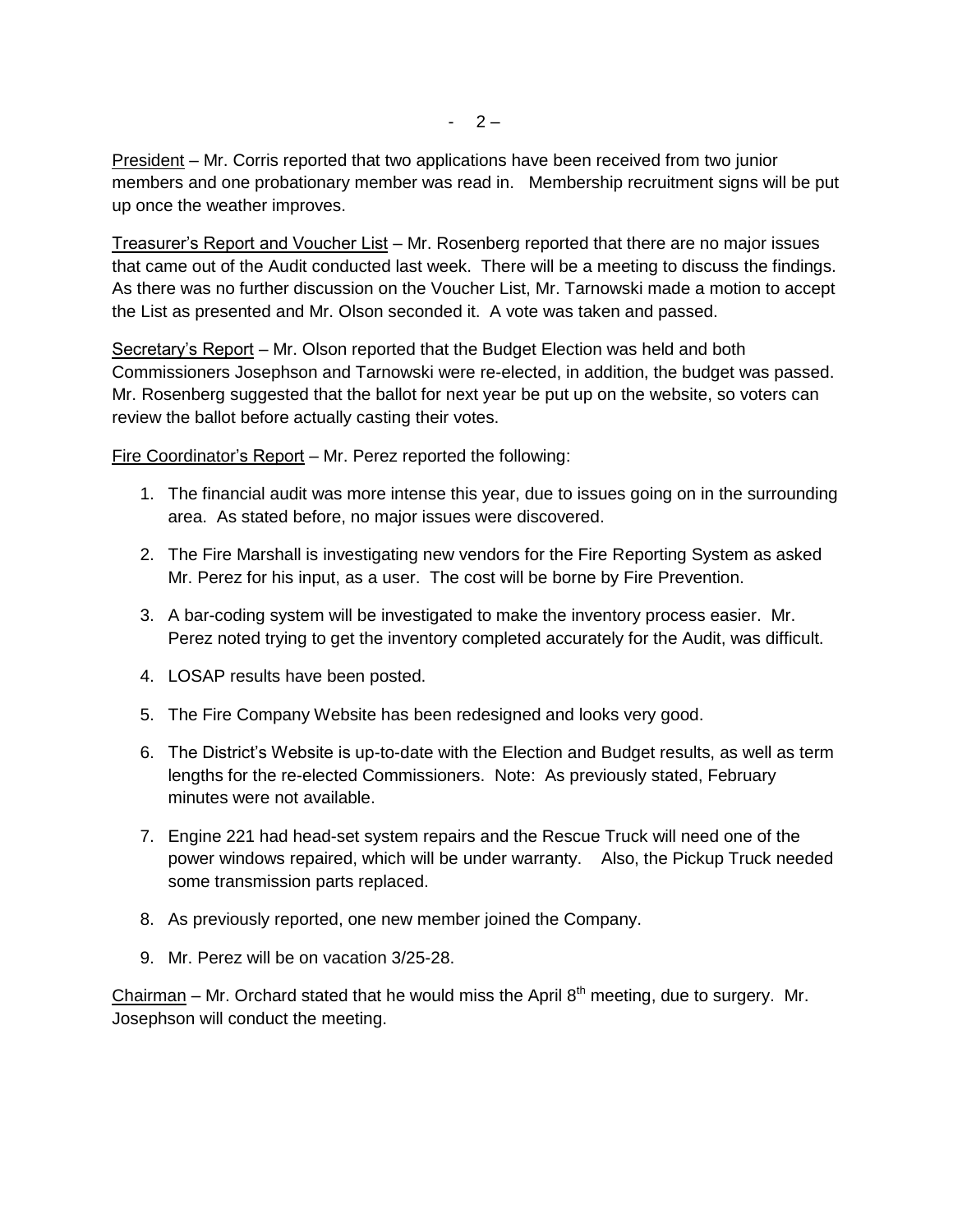$-3-$ 

## **Standing Committee Reports:**

*Fire Company Liaison –* Mr. Tarnowski had nothing to report.

*Rescue Squad Liaison –* Mr. Josephson had nothing to report.

*Public Relations –* Mr. Rosenberg suggested that the Board consider put the Newsletter up on the Website. Discussion will take place on this idea.

*State Association –* No one attended the meeting.

*Insurance –* Mr. Orchard stated that everything was fine.

## **Unfinished Business:**

Foam Trailer - previously discussed.

Utility Truck – Mr. Perez reported that he would provide each Commissioner with the proposed requirements for the Utility Truck; any feedback will assist in getting the document into spec form. The timeframe to go out for bid is under 3 months. The basic requirements are:

- F450 dual wheel chassis: 4-wheel drive.
- Utility body box on the back
- Slid unit (pump and tank) which slides into the back of the bed.
- Will carry 190 gallons of water and 10 gallons of foam.
- Basic light package.
- Some miscellaneous tools (if money allows).

The Truck will be used as a brush unit and as a tow vehicle for the Foam Trailer and will have to go out for bid.

2013 Budget – Mr. Rosenberg reported that the Election was done and approved.

### **New Business:** none

**Executive Session:** Mr. Rosenberg requested the Session in order to discuss Firematics. The Board went into Executive Session at 6:55 p.m. and came out at 7 p.m.

### **Address From the Public:** none

**Adjournment:** As there was no further business to discuss, Mr. Rosenberg made a motion to adjourn the meeting and Mr. Tarnowski seconded it. The meeting was adjourned at 7:01 p.m.